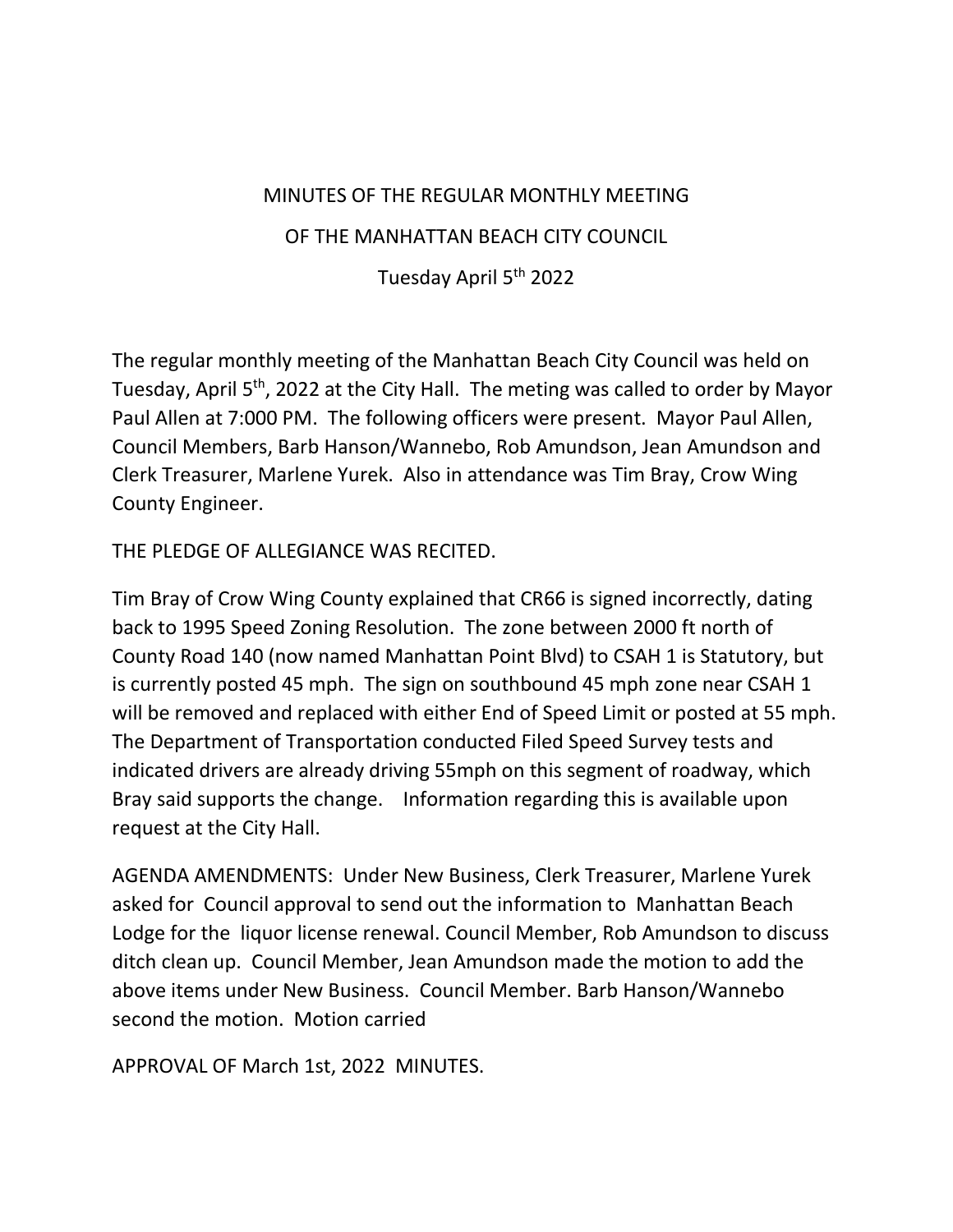Council Member, Barb Hanson/Wannebo made the motion to approve the minutes as printed. Council Member, Jean Amundson seconded the motion. Motion carried.

CLERK/TREASURERS REPORT: Supporting documents attached. Clerk/Treasurer Marlene Yurek reported the TIF amount that had appeared on the Cash Control statement from last month was entered in the wrong category and has since been corrected. TIF account is now \$00.00 balance. Council Member Jean Amundson, made the motion to approve the Clerk/Treasurer report as printed including Crow Wing Power. Council Member Barb Hanson/Wannebo seconded the motion. Motion carried.

# PLANNING & ZONING: No report from Planning & Zoning

UNFINISHED BUSINESS: Quotes for the addition to City Hall are not yet available . A quote from Blue Water Wells for the new well was \$11,736. Council Member, Rob Amundson made the motion to move forward with the new well. Council Member, Jean Amundson, seconded the motion. Motion carried.

Consideration of moving Satchell Road was discussed as the center line of the road is not in the center. Also discussion on applying calcium chloride to the roads in Manhattan Beach.

The summary budget was discussed and no action was taken.

## NEW BUSINESS: NEW FLAG FOR CITY HALL

Council Member, Jean Amundson made the motion to order a new flag for City Hall and seconded by Council Member Barb Hanson/Wannebo seconded the motion. Motion carried.

Discussion was had regarding the notice of liquor license renewal to Manhattan Beach Lodge. Motion was made by Council Member, Rob Amundson to have City Clerk forward the license renewal information letter to the Lodge and was seconded by Council Member, Jean Amundson. Motion carried.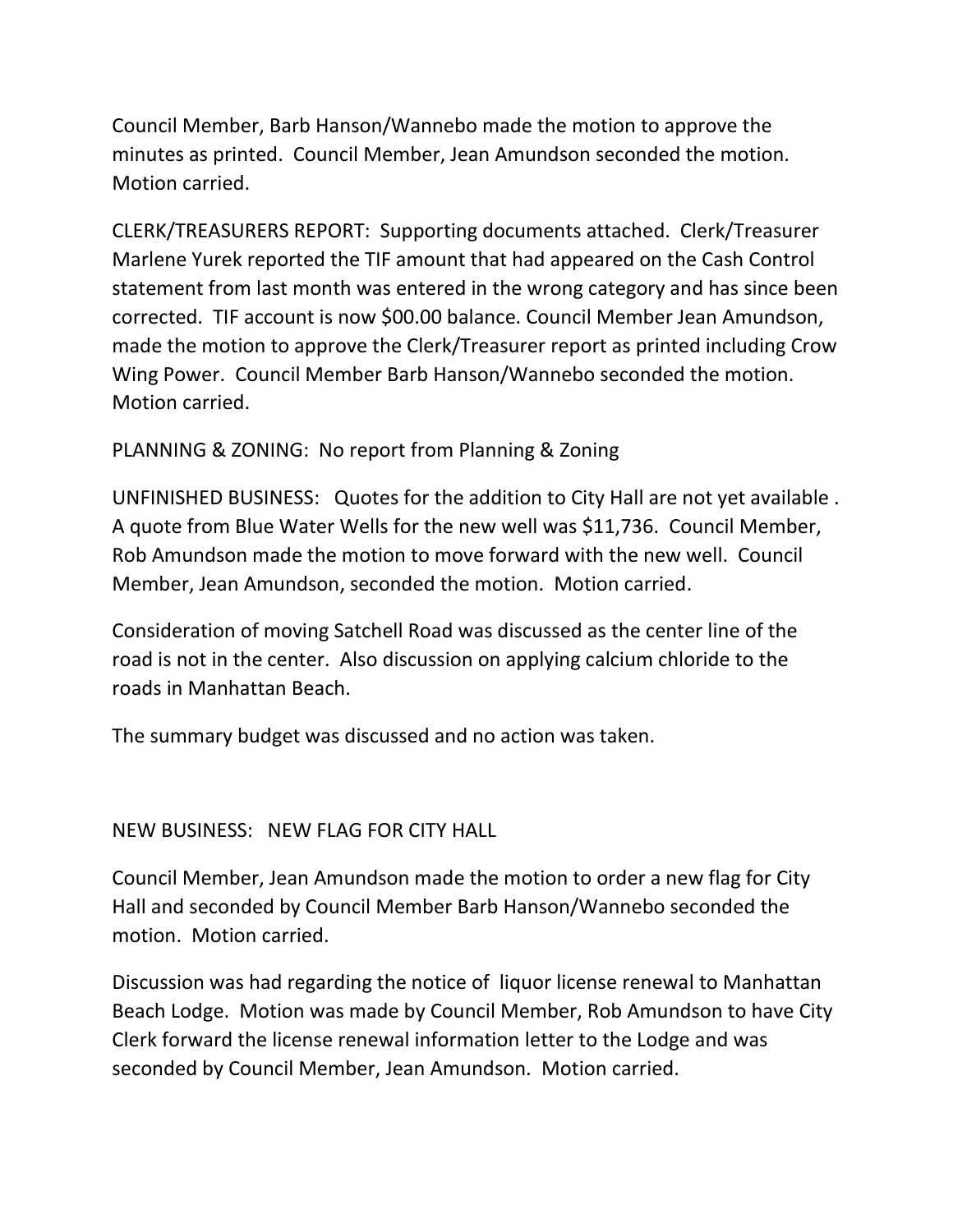Council Member, Rob Amundson will be in charge of the ditch clean up for Saturday, April 23rd. Council Member, Barb Hanson/Wannebo made the motion for Rob in be in charge of the clean up. Council Member, Jean Amundson seconded the motion. Motion carried.

A motion to adjourn was made by Council Member, Barb Hanson-Wannebo and second by Council Member, Rob Amundson. Motion carried.

\_\_\_\_\_\_\_\_\_\_\_\_\_\_\_\_\_\_\_ \_\_\_\_\_\_\_\_\_\_\_\_\_\_\_\_\_\_\_

Marlene Yurek **Paul L Allen** 

City Clerk/ Treasurer Mayor